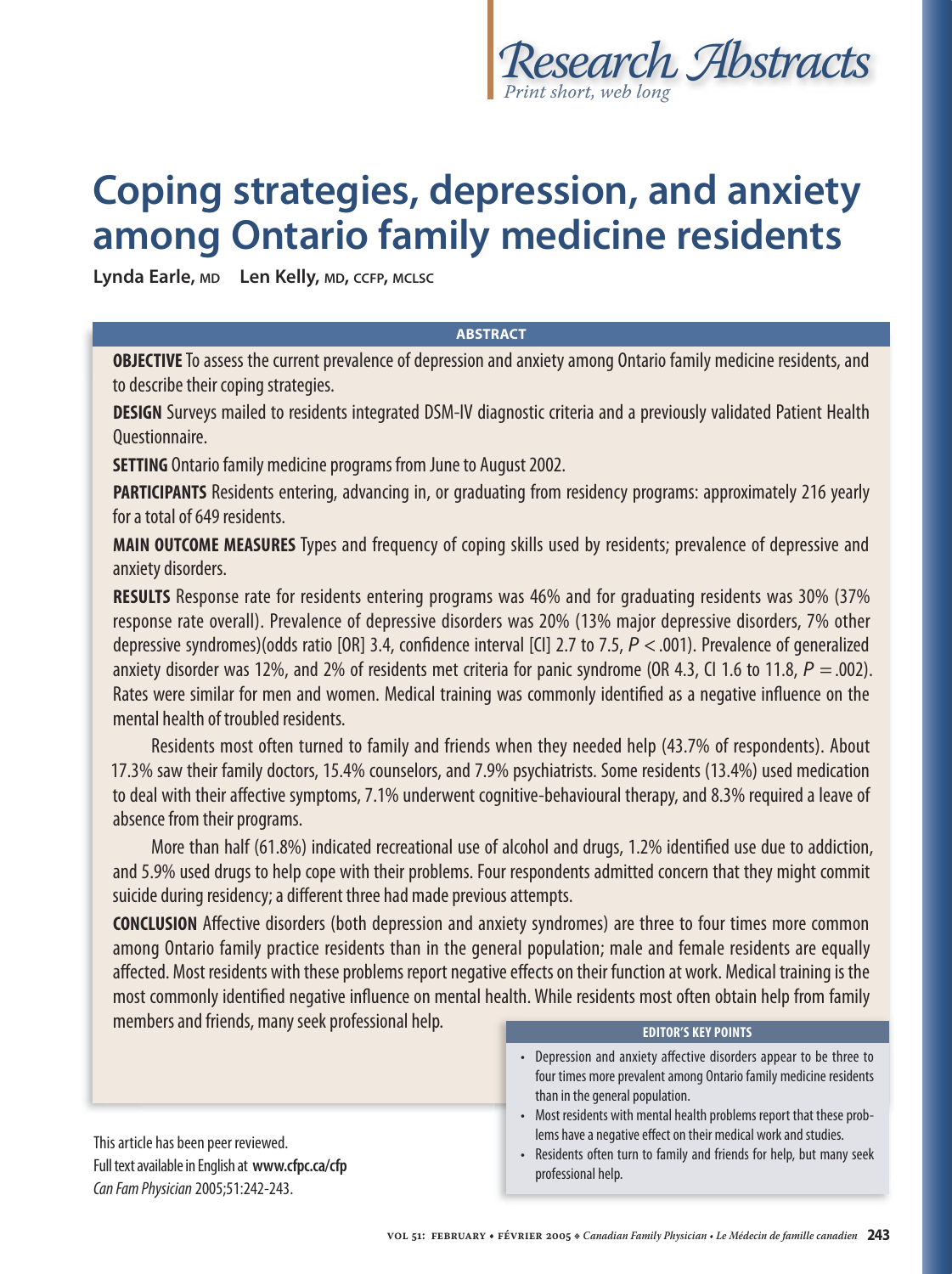ental illness among Canadian medi-ental illness among Canadian cal trainees is an important and largely cal trainees is an important and largely unexplored component of Canada's medi-**Cal culture.** No studies focusing on family medicine and culture. No studies focusing on family medicine residents' mental illnesses have been undertaken in nearly 20 years. Data gathered from general medical trainees demonstrate a range of mental health assessments.

A MEDLINE search for English-language articles was undertaken using the search words mental health, stress (psychological), anxiety, depression, and "internship and residency" back to 1975. While annual incidence of major depressive disorders in the general population is estimated at  $6\%,$ <sup>1</sup> the international literature indicates it ranges among medical trainees from 15% to  $30\%.^{2-5}$  A 1990 survey<sup>3</sup> of 800 American medical students and residents found a 40% prevalence of anxiety or depressive symptoms in female medical students and residents and a 27% prevalence among male trainees.

In 1987, the Professional Association of Internes & Residents of Ontario (PAIRO) surveyed6 its 2143 members and found 23% of respondents suffered some depressive symptoms (most mild to moderate), with more symptoms among female residents. In 1997, 621 medical students, 645 residents, and 415 graduate students from Calgary, Alta; Edmonton, Alta; Halifax, NS; and Hamilton, Ont, responded to a survey.<sup>7</sup> It documented a "mild stress level," higher among female medical trainees, but generally lower than among a comparison group of graduate students. Both groups had more symptoms than the general population.

Several studies offer conflicting results. A 1992 Beck inventory survey $^{\rm 8}$  of 178 family practice residents in South Carolina demonstrated "better than average psychological health" according to

age-adjusted norms. A survey $^2$  in 1988 of 61 firstyear residents in Wisconsin showed a depression rate of 15.5%; the rate in a sample of nonmedical university undergraduates was 23.5%.

Residents cope with mental illness in various ways. A previous survey of 76 Ontario family practice residents showed that up to 40% turn to family, friends, or fellow residents for support.9 In 1991, 30% to 60% of 113 American specialty (anesthesia, pediatrics, psychiatry) residents surveyed indicated they would access psychotherapy if it were offered.<sup>5</sup> Residents' coping mechanisms are not always positive. Documented use of alcohol and substance abuse ranges from  $2\%$  to  $16\%$ <sup>2,9</sup> In the PAIRO survey, 65% of moderately depressed trainees sought no help.6

Generalized anxiety disorder is less well studied in medical training and is estimated to affect 3% of the nonmedical general population.<sup>10</sup>

This study was designed to assess coping skills and to provide a current estimate of the prevalence of depression and anxiety among Ontario family medicine residents.

## **METHODS**

We developed a three-page survey on depression and anxiety symptoms, using DSM-IV criteria, modeled on the Patient Health Questionnaire, the most current instrument validated for primary care.11 Questions were added to assess prevalence of anxiety, coping and treatment resources, suicide and substance abuse issues, and need for leave of absence from training. The questionnaire was pilottested on residents in the first year of the Thunder Bay family medicine residency program. Final surveys were mailed from June to August 2002 to 649 entering, advancing, and graduating Ontario family medicine residents (approximately 216 residents per year).

Data were analyzed using the Statistical Package for the Social Sciences. To identify sex differences in results, chi-square tests were performed. Ethics approval was obtained from the Lakehead University research Ethics Board.

**Dr Earle** *is a resident in the Family Medicine North Program in Thunder Bay, Ont. Dr Kelly is an Associate Clinical Professor in the Family Medicine North Program and in the Family Medicine Department at McMaster University in Sioux Lookout, Ont.*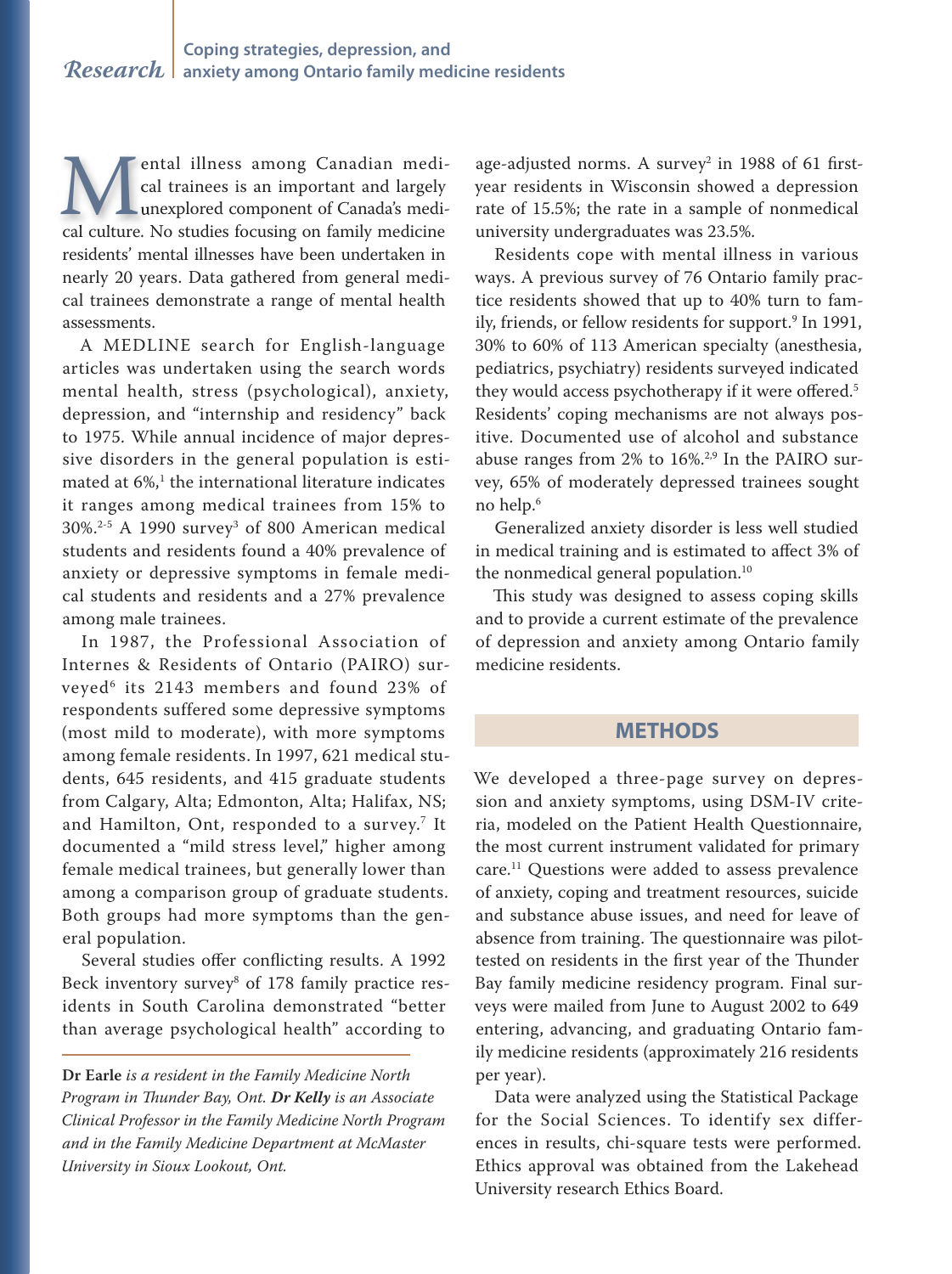# **RESULTS**

An overall 37% response rate included 254 surveys, 164 from female respondents, 90 from male respondents. Mean age of respondents was 29. Response rate was 46% among respondents entering family medicine residency, but fell to 30% among graduating residents entering the work force. Prevalence of major depression was 13%, of other depressive syndromes was 7%; combined prevalence was 20% for any depressive syndrome.

Generalized anxiety syndrome was reported by 12% of residents, and 2% met the criteria for panic syndrome.

Rates among men and women were not significantly different. Among graduating participants, affective disorders increased during the clinical years of training. Medical training was identified as the most difficult area of life for troubled residents who found it "somewhat difficult to function" (Figure 1).

Residents most often turned to family and friends when they needed help (43.7% of respondents). Some (17.3%) visited their family physicians; 15.4% saw a counselor or psychologist; and 7.9% saw a psychiatrist (Figure 2). Among respondents, 13.4% had used a medication to deal with their affective symptoms, 7.1% underwent cognitive-behavioural therapy, and 8.3% took a leave of absence (Figure 3). With respect to alcohol and drug use, 61.8% indicated recreational use, 1.2% indicated use due to addiction, and 5.9% used drugs to help deal with their problems. Four

responded yes to the question, "Are you worried you might commit suicide during residency training?" A different three respondents indicated a past suicide attempt.

# **DISCUSSION**

The prevalence of depressive disorders in our study was comparable to others in the medical literature, indicating far greater levels of these disorders among family medicine residents than in the general population. Major depression is significantly higher among medical trainees than in the general Ontario population (OR 3.4, CI 2.7-7.5,  $P < .001$ ).

This study also provides clear new information about levels of anxiety among family practice residents. Generalized anxiety syndrome is significantly more prevalent among medical trainees than in the general population ( $P = .002$ ), with an OR of 4.3 (CI 1.6 to 11.8).

A notable percentage (8.3%) of family practice residents require time away from their training programs because of their mental health problems. This has implications for program policy and administration.

While informal aid is most often sought, a substantial proportion of residents seek professional help. Family practice programs should ensure their residents have confidential and timely access to independent family physicians, psychologists, and psychiatrists.



The study was retrospective and was subject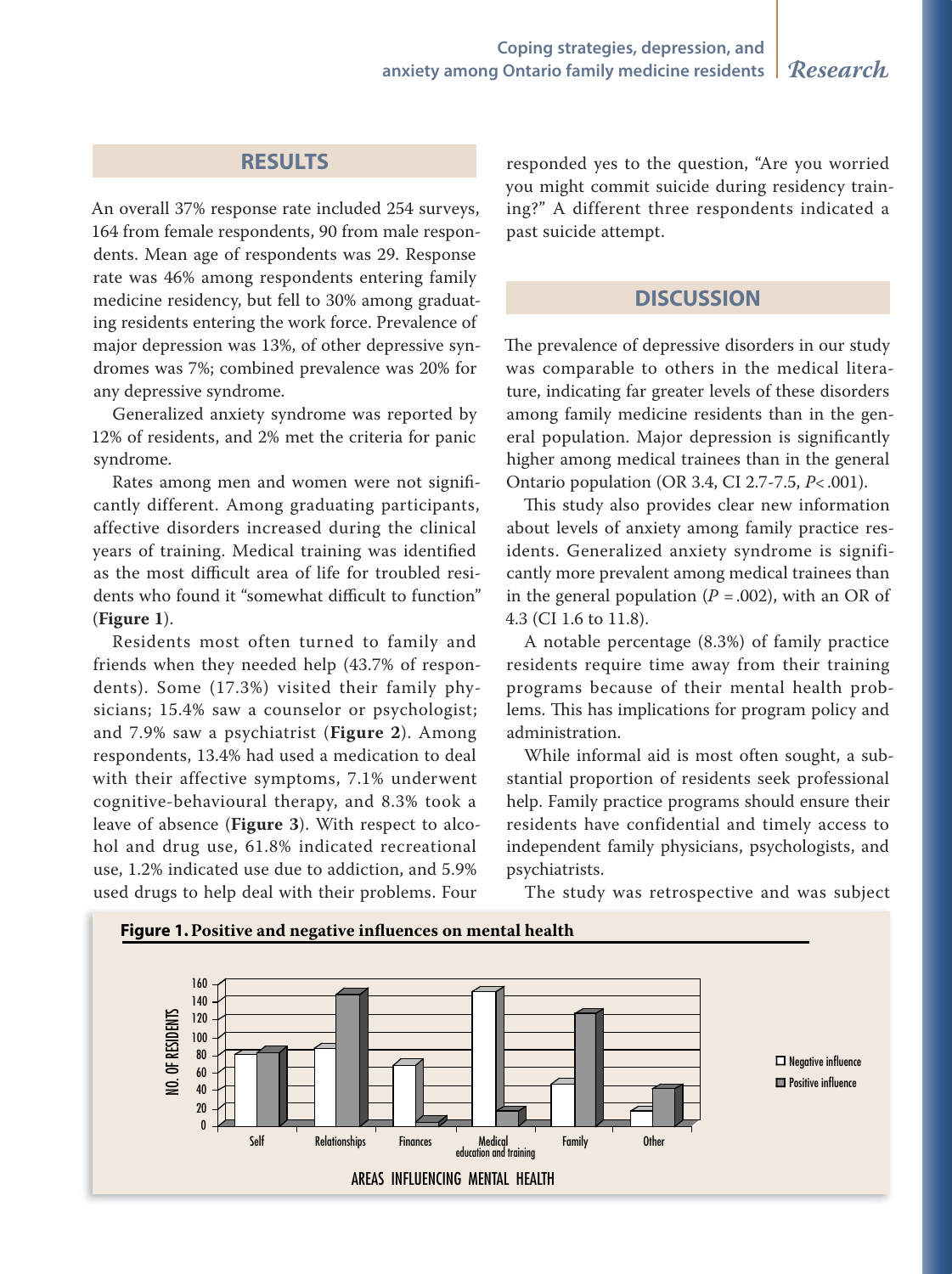

to both response and recall biases. Perhaps residents were more likely to respond if they had experienced mental health problems. Recall of symptoms could have been magnified or minimized. Underreporting is also possible; respondents with mental health issues could have had concerns about the stigma attached to such issues. This questionnaire is the first in the literature to incorporate DSM-IV standardized criteria.

Unfortunately, the overall response rate was lower than we had hoped. The survey was timed for a June to August distribution to capture three cohorts of residents. Unfortunately, the graduating year's residents had a poor response rate, which affected the overall rate. We presumed they

were busy moving and preparing for entry into the family medicine work force.

Reports in the literature suggest family practice residents take more leave of absence and less medication for mental health problems than do internal medicine residents. Differences between specialty programs and family medicine, and among programs, need to be further studied so that all residents have the same supports for dealing with what is a common



and serious issue. Future efforts might address causes of affective disorders in medical training.

# **CONCLUSION**

Affective disorders (both depression and anxiety syndromes) are three to four times more common among Ontario family practice residents than in the